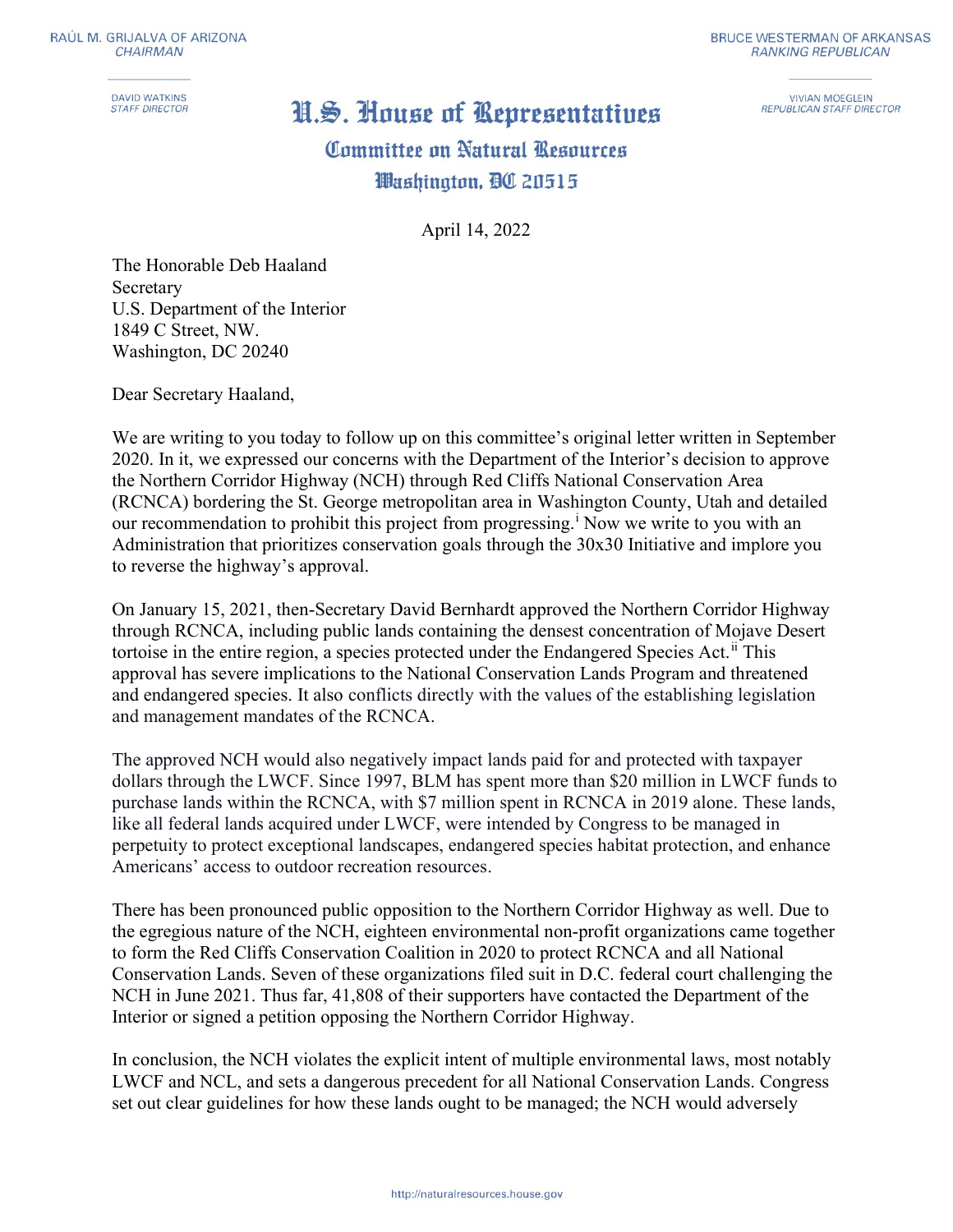impact the conservation, cultural, and recreational resources within RCNCA and would make any lands protected under the system of National Conservation Lands vulnerable to similar development.

Again, this committee writes to urge you to reverse approval of the NCH and maintain the intended protections for RCNCA.

Sincerely,

Raúl M. Griialva Member of Congress Chair, Committee on Natural Resources

Jared Huffman Member of Congress

Sweithal

Alan S. Lowenthal Member of Congress

**Katie Porter** Member of Congress

 $t$ use Member of Congress

Daire Dellate

Diana DeGette Member of Congress

Reda Hail

Rashida Tlaib Member of Congress